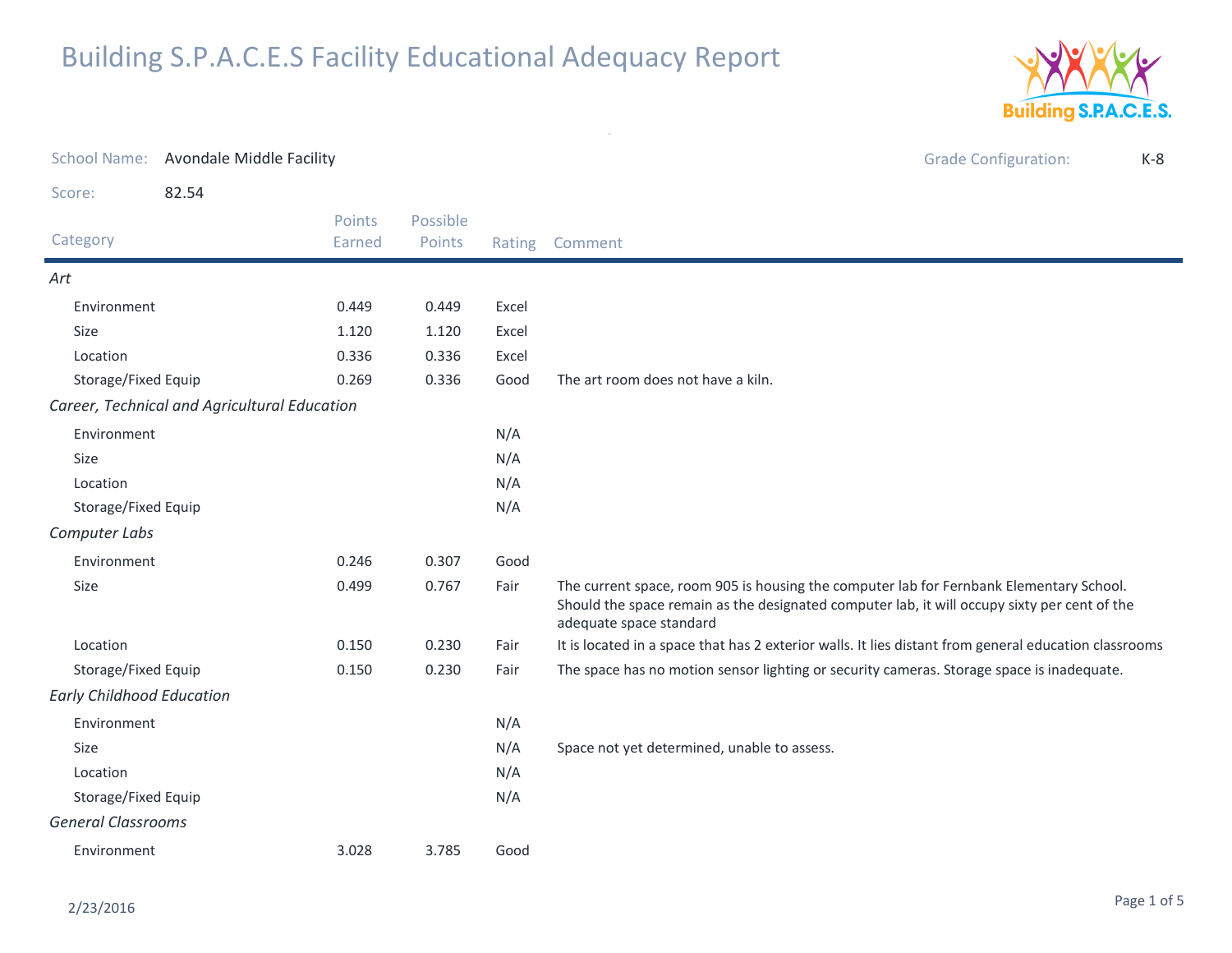

| School Name: Avondale Middle Facility |                                 |                  |                    |        | <b>Grade Configuration:</b><br>$K-8$                                                                                                                                                                                                                         |
|---------------------------------------|---------------------------------|------------------|--------------------|--------|--------------------------------------------------------------------------------------------------------------------------------------------------------------------------------------------------------------------------------------------------------------|
| Score:                                | 82.54                           |                  |                    |        |                                                                                                                                                                                                                                                              |
| Category                              |                                 | Points<br>Earned | Possible<br>Points | Rating | Comment                                                                                                                                                                                                                                                      |
| <b>General Classrooms</b>             |                                 |                  |                    |        |                                                                                                                                                                                                                                                              |
| Size                                  |                                 | 7.570            | 9.463              | Good   | The kindergarten and first grade spaces will occupy 82% of the adequate space standard. The<br>second through fifth grade will occupy 90% of the adequate space standard. The sixth through<br>eighth grade will occupy 80% of the adequate spaces standard. |
| Location                              |                                 | 2.271            | 2.839              | Good   |                                                                                                                                                                                                                                                              |
| Storage/Fixed Equip                   |                                 | 2.271            | 2.839              | Good   | Classrooms do not have sinks or water bubblers                                                                                                                                                                                                               |
| <b>Instructional Resource Rooms</b>   |                                 |                  |                    |        |                                                                                                                                                                                                                                                              |
| Environment                           |                                 |                  |                    | N/A    |                                                                                                                                                                                                                                                              |
| <b>Size</b>                           |                                 |                  |                    | N/A    |                                                                                                                                                                                                                                                              |
| Location                              |                                 |                  |                    | N/A    |                                                                                                                                                                                                                                                              |
| Storage/Fixed Equip                   |                                 |                  |                    | N/A    |                                                                                                                                                                                                                                                              |
|                                       | Kindergarten & Pre-Kindergarten |                  |                    |        |                                                                                                                                                                                                                                                              |
| Environment                           |                                 | 0.276            | 0.344              | Good   |                                                                                                                                                                                                                                                              |
| Size                                  |                                 | 0.689            | 0.861              | Good   | Kindergarten classes meet 82% of the adequate space standard.                                                                                                                                                                                                |
| Location                              |                                 | 0.207            | 0.258              | Good   |                                                                                                                                                                                                                                                              |
| Storage/Fixed Equip                   |                                 | 0.168            | 0.258              | Fair   | There are no restrooms or sinks with bubblers that are specific to the kindergarten classrooms.<br>Storage and casework are insufficient for these classrooms.                                                                                               |
| <b>Learning Environment</b>           |                                 |                  |                    |        |                                                                                                                                                                                                                                                              |
| Learning Style Variety                |                                 | 5.115            | 5.115              | Excel  |                                                                                                                                                                                                                                                              |
| <b>Interior Environment</b>           |                                 | 2.046            | 2.046              | Excel  |                                                                                                                                                                                                                                                              |
| <b>Exterior Environment</b>           |                                 | 1.228            | 1.535              | Good   |                                                                                                                                                                                                                                                              |
| Environment                           |                                 | 0.568            | 0.711              | Good   | A roof leak is damaging a small portion of the ceiling and carpet.                                                                                                                                                                                           |
| Media Center                          |                                 |                  |                    |        |                                                                                                                                                                                                                                                              |
| Size                                  |                                 | 1.421            | 1.776              | Good   |                                                                                                                                                                                                                                                              |
| Location                              |                                 | 0.426            | 0.533              | Good   |                                                                                                                                                                                                                                                              |

 $\sim$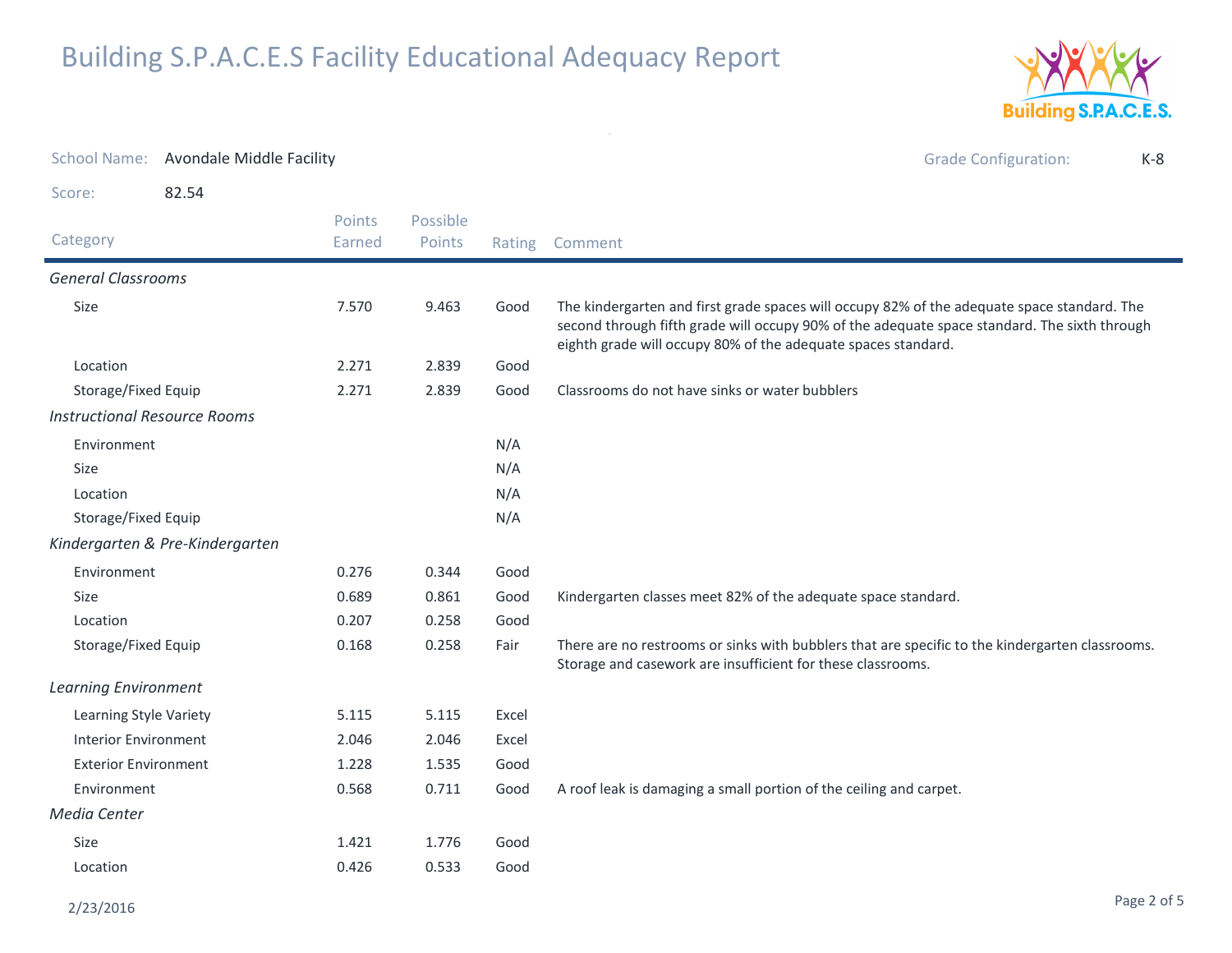

| School Name: Avondale Middle Facility |       |                  |                    |        | <b>Grade Configuration:</b><br>$K-8$                                                                                                                                                                                                                |
|---------------------------------------|-------|------------------|--------------------|--------|-----------------------------------------------------------------------------------------------------------------------------------------------------------------------------------------------------------------------------------------------------|
| Score:                                | 82.54 |                  |                    |        |                                                                                                                                                                                                                                                     |
| Category                              |       | Points<br>Earned | Possible<br>Points | Rating | Comment                                                                                                                                                                                                                                             |
| Media Center                          |       |                  |                    |        |                                                                                                                                                                                                                                                     |
| Storage/Fixed Equip                   |       | 0.426            | 0.533              | Good   |                                                                                                                                                                                                                                                     |
| <b>Music</b>                          |       |                  |                    |        |                                                                                                                                                                                                                                                     |
| Environment                           |       | 0.772            | 0.772              | Excel  |                                                                                                                                                                                                                                                     |
| Size                                  |       | 1.931            | 1.931              | Excel  |                                                                                                                                                                                                                                                     |
| Location                              |       | 0.579            | 0.579              | Excel  |                                                                                                                                                                                                                                                     |
| Storage/Fixed Equip                   |       | 0.463            | 0.579              | Good   | There is no raised platform in the music band room.                                                                                                                                                                                                 |
| <b>Performing Arts</b>                |       |                  |                    |        |                                                                                                                                                                                                                                                     |
| Environment                           |       | 0.311            | 0.479              | Fair   | Dance and movement space for the performing arts school is lacking proper ventilation and<br>climate control, as well as adequate lighting. The spaces lack appropriate acoustic materials.                                                         |
| Size                                  |       | 0.000            | 1.197              | Unsat  | An appropriate stage and performance seating do not exist. The facility lacks black box rooms.                                                                                                                                                      |
| Location                              |       | 0.287            | 0.359              | Good   |                                                                                                                                                                                                                                                     |
| Storage/Fixed Equip                   |       | 0.000            | 0.359              | Unsat  | Dressing rooms are inadequate. Lighting is inadequate for this level of performing arts. Dance<br>and movement space for the performing arts school is lacking mirrored walls, dance flooring,<br>warm-up routine bars, and a quality sound system. |
| <b>Physical Education</b>             |       |                  |                    |        |                                                                                                                                                                                                                                                     |
| Environment                           |       | 1.372            | 2.111              | Fair   | Current overhead lighting is dim. There is a roof leak that is damaging the gym floor & girls locker<br>room.                                                                                                                                       |
| Size                                  |       | 4.221            | 5.277              | Good   |                                                                                                                                                                                                                                                     |
| Location                              |       | 1.266            | 1.583              | Good   |                                                                                                                                                                                                                                                     |
| Storage/Fixed Equip                   |       | 1.266            | 1.583              | Good   |                                                                                                                                                                                                                                                     |
| <b>Science</b>                        |       |                  |                    |        |                                                                                                                                                                                                                                                     |
| Environment                           |       | 0.630            | 0.788              | Good   |                                                                                                                                                                                                                                                     |
| <b>Size</b>                           |       | 1.969            | 1.969              | Excel  |                                                                                                                                                                                                                                                     |
| Location                              |       | 0.591            | 0.591              | Excel  |                                                                                                                                                                                                                                                     |

 $\sim$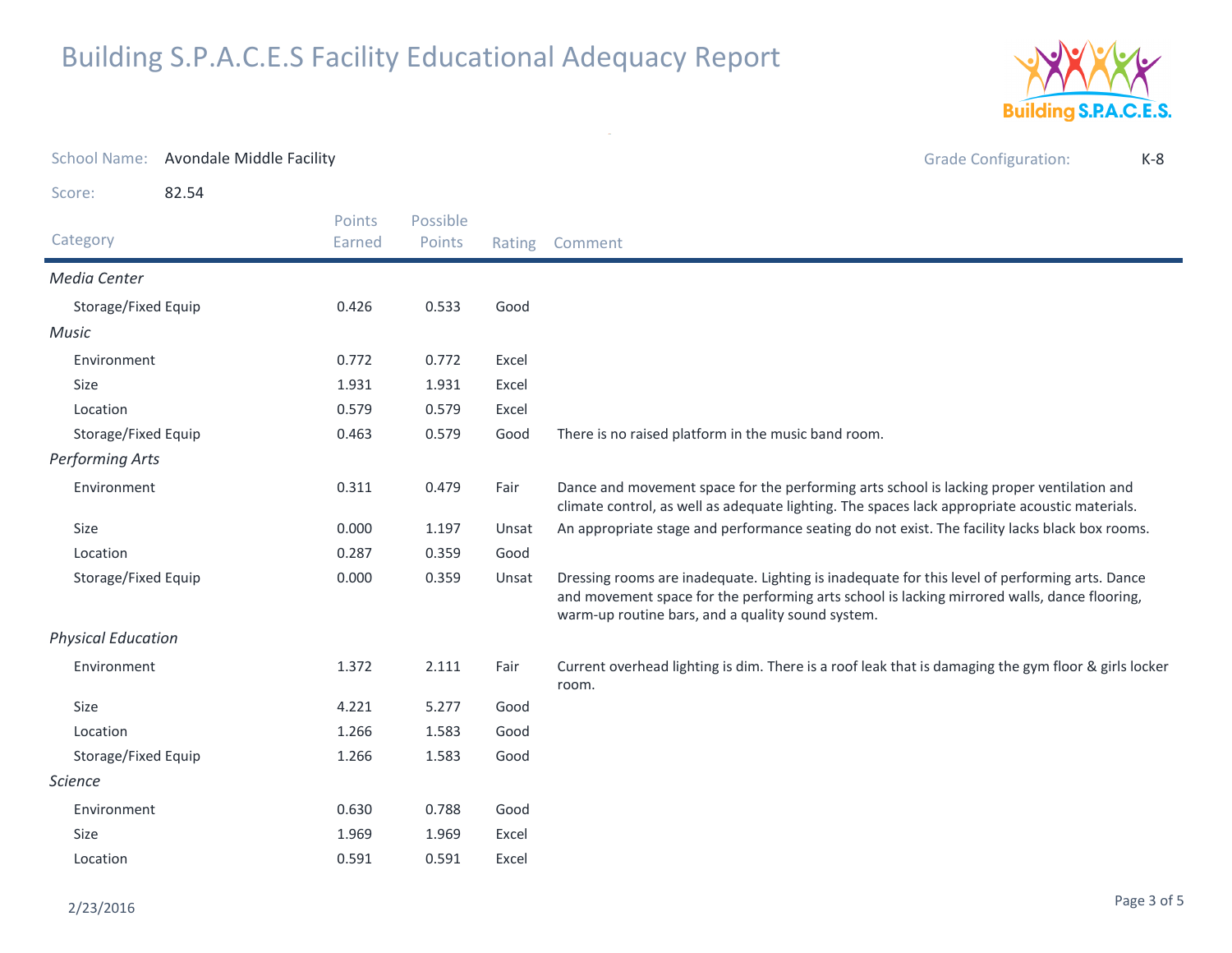

| School Name: Avondale Middle Facility |                  | <b>Grade Configuration:</b> |        |                                                      |  |  |
|---------------------------------------|------------------|-----------------------------|--------|------------------------------------------------------|--|--|
| 82.54<br>Score:                       |                  |                             |        |                                                      |  |  |
| Category                              | Points<br>Earned | Possible<br>Points          | Rating | Comment                                              |  |  |
| Science                               |                  |                             |        |                                                      |  |  |
| Storage/Fixed Equip                   | 0.473            | 0.591                       | Good   |                                                      |  |  |
| Self-Contained Special Education      |                  |                             |        |                                                      |  |  |
| Environment                           | 0.460            | 0.575                       | Good   |                                                      |  |  |
| Size                                  | 1.151            | 1.438                       | Good   |                                                      |  |  |
| Location                              | 0.345            | 0.432                       | Good   |                                                      |  |  |
| Storage/Fixed Equip                   | 0.345            | 0.432                       | Good   |                                                      |  |  |
| <b>Non-Instructional Spaces</b>       |                  |                             |        |                                                      |  |  |
| Administration                        | 1.857            | 2.321                       | Good   |                                                      |  |  |
| Cafeteria                             | 4.092            | 5.115                       | Good   | HVAC is poor.                                        |  |  |
| Food Service and Prep                 | 5.215            | 8.022                       | Fair   | The HVAC is poor in the kitchen work area.           |  |  |
| Clinic                                | 0.278            | 0.348                       | Good   |                                                      |  |  |
| Counseling                            | 0.334            | 0.417                       | Good   |                                                      |  |  |
| <b>Custodial and Maintenance</b>      | 0.409            | 0.512                       | Good   |                                                      |  |  |
| <b>Student Restrooms</b>              | 0.741            | 0.927                       | Good   | The stall doors in the girls restrooms lack latches. |  |  |
| Faculty Work Space and Toilets        | 0.741            | 0.927                       | Good   |                                                      |  |  |
| <b>Outside Spaces</b>                 |                  |                             |        |                                                      |  |  |
| Vehicular Traffic                     | 3.069            | 3.069                       | Excel  |                                                      |  |  |
| Pedestrian Traffic                    | 0.818            | 1.023                       | Good   |                                                      |  |  |
| Parking                               | 1.105            | 1.382                       | Good   |                                                      |  |  |
| Athletic Fields and Facilities        | 1.345            | 1.681                       | Good   |                                                      |  |  |
| Safety and Security                   |                  |                             |        |                                                      |  |  |
| Fencing                               | 0.997            | 1.246                       | Good   |                                                      |  |  |
| Signage & Way Finding                 | 0.125            | 0.156                       | Good   |                                                      |  |  |

 $\mathcal{L}^{\mathcal{L}}$  and  $\mathcal{L}^{\mathcal{L}}$  and  $\mathcal{L}^{\mathcal{L}}$ 

#### 2/23/2016